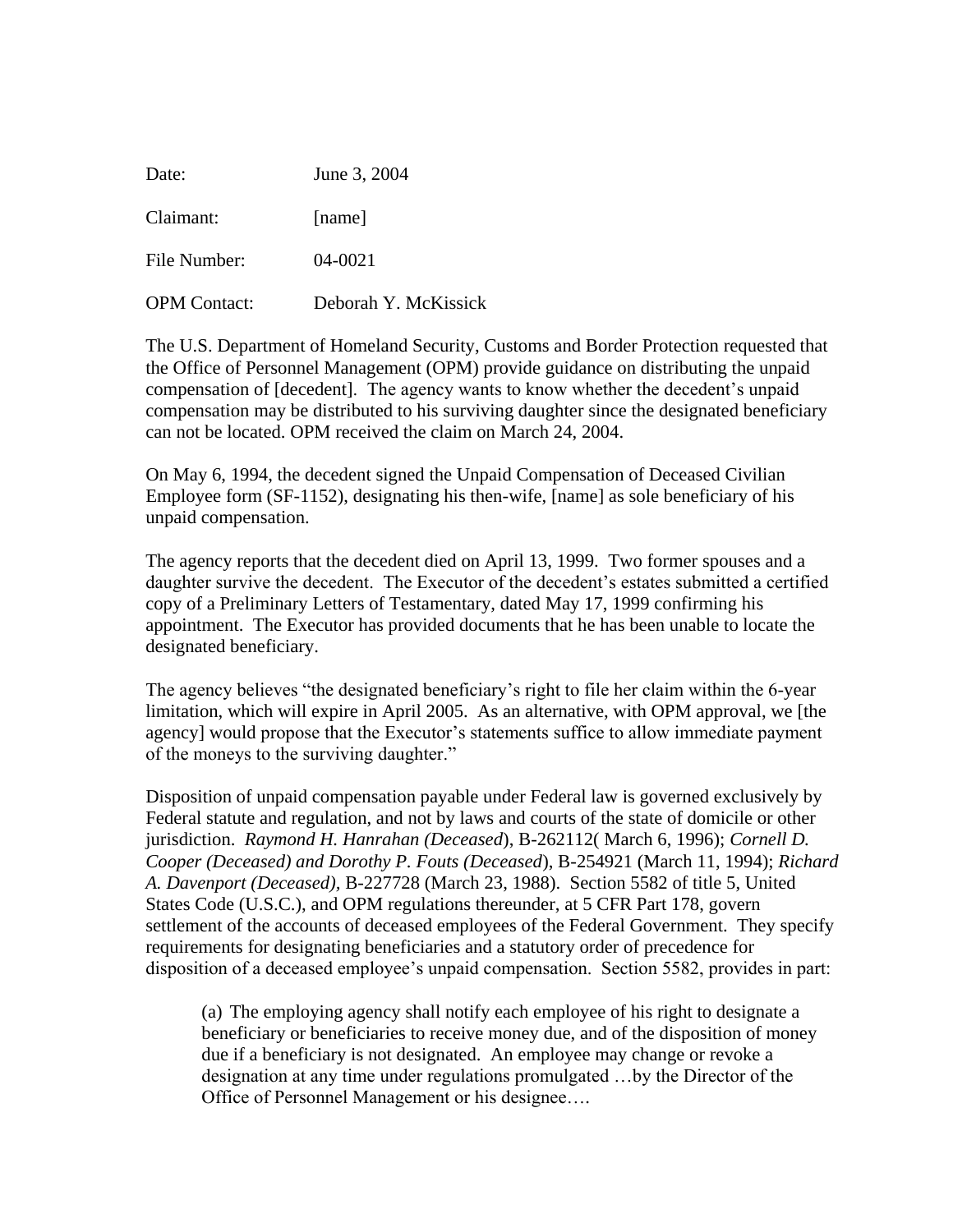(b) In order to facilitate the settlement of the accounts of deceased employees, money due an employee at the time of his death shall be paid to the person or persons surviving at the date of death, in the following order of precedence, and the payment bars recovery by another person of amounts so paid:

First to the beneficiary or beneficiaries designated by the employee in a writing received in the employing agency before his death.

5 U.S.C. § 5582 identifies the following individuals in order of precedence: the employee's widow or widower, child or children and descendants of deceased children by representation, parts or the survivor of them, the duly appointed legal representative of the employee's estate, and finally, the person or persons entitled under the laws of the employee's domicile at the time of his death.

OPM regulations, at 5 CFR 178.203(a) and 178.204, track 5 U.S.C. § 5582. Moreover, 5 CFR 178.203(d) states the requirements for executing and filing a designation of beneficiary form, specifying that:

 The Standard Form 1152 must be executed in duplicate by the employee and filed with the employing agency where the proper proper officer will sign it and insert the date of receipt in the space provided on each part, file the original, and return the duplicate to the employee.

Interpretation of a statute begins with "the language of the statute itself" and, "[a]bsent a clearly expressed legislative intention to the contrary, that language must ordinarily be regarded as conclusive." *Kaiser Aluminum & Chemical Corp. v. Bonjorno*, 494 U.S. 827, 835, 110 S. Ct. 1570, 1575 (1990), citing *Consumer Product Safety Commission v. GTE Sylvania,* Inc., 447 U.S. 102, 108, 100 S. Ct. 2051, 2056 (1980). It is clear from the language in 5 U.S. C. § 5582(b) that Congress intended to establish a simple and straightforward method of distributing a deceased employee's unpaid compensation. According to the statute, and OPM corresponding regulations, employees must designate their beneficiaries in writing received in the employing agency before the employee's death. Thus, the statute authorizes employees to designate beneficiaries for their unpaid compensation, does not provide for an individual other than the employee to designate his or her beneficiaries, and provides for distribution according to a specified order of precedence in the absence of such a designation.

The language of section 5582 shows that, in establishing this order of precedence, Congress intended to "facilitate the settlement of the accounts of deceased employees" and to favor, for the distribution of compensation and allowances due, the beneficiaries that employees have designated to receive their unpaid compensation. Indeed, section 5582 provides for payment to individuals in successive categories of precedence only when nobody qualifies for placement in any of the preceding categories. The corresponding OPM regulations, 5 CFR 178.204, track the statute.

In accordance with the Barring Act, 31 U.S.C. § 3702(b)(1), every claim against the United States is barred unless such claim is received within six years after the date such claim first